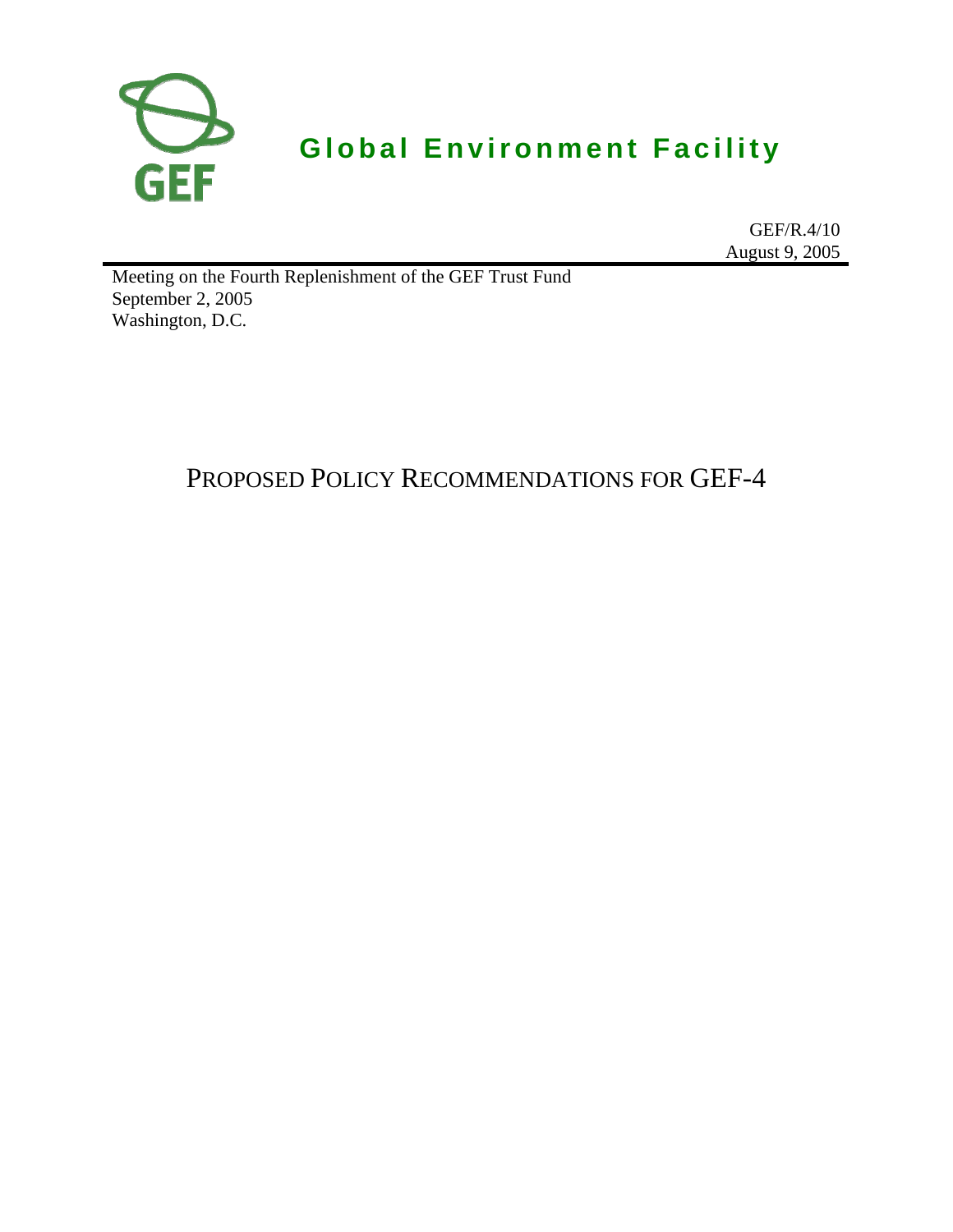#### **INTRODUCTION**

i. The Secretariat has prepared for discussion at the second Meeting on the Fourth Replenishment of the GEF Trust Fund (Washington, D.C, September 2, 2005) the following proposed policy recommendations relating to strategic issues to be addressed by the GEF during the fourth replenishment period.

ii. The proposed recommendations were prepared taking into account views expressed by Participants at the first replenishment meeting held in Washington, D. C., June 9-10, 2005, the third Overall Performance Study of the GEF (OPS3), Council decisions, and reports and findings of the GEF Office of Monitoring and Evaluation.

iii. Participants are invited to review and comment on the proposed recommendations. The Secretariat will then prepare a revised proposal for a second review by Participants at their third meeting in October 2005.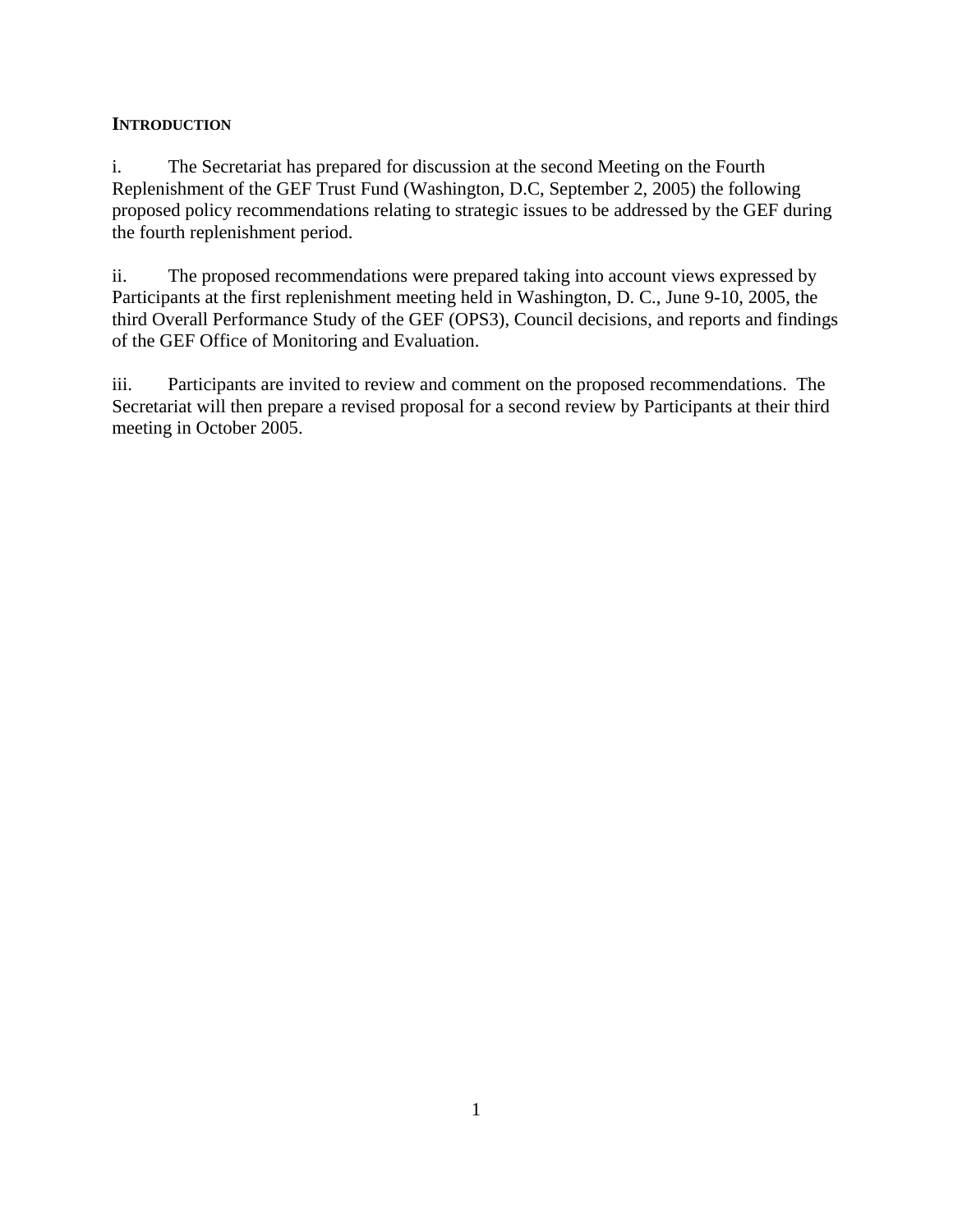#### **PREAMBLE**

1. Participants underscore the importance of the Millennium Development Goals adopted by all Member States of the United Nations in September 2000, and the Plan of Implementation of the World Summit on Sustainable Development adopted in Johannesburg in 2002, and recognize that the GEF, as the leading multilateral funding mechanism dedicated to providing financing for global environmental protection, is making a significant contribution to achieving the MDGs and the WSSD agreements. To this end, the fourth replenishment of the GEF is of critical importance.

2. All people depend on nature and ecosystem services to provide the conditions for improving their quality of life as well as improving the prospects for and quality of development. Humans have made unprecedented changes to global, regional and national ecosystems in recent decades to meet growing demands for food, water, fiber and energy. These changes have helped to improve the lives of many, but at the same time they have weakened nature's ability to deliver other key services. The GEF is an essential part of the international community's efforts to protect the quality of the global environment, whose deterioration threatens all countries and the achievement of the Millennium Development Goals to reduce poverty, hunger and disease.

3. GEF is the only existing multi-convention financing mechanism, and it serves the Convention on Biological Diversity, the Stockholm Convention on Persistent Organic Pollutants, the UN Convention to Combat Desertification and the UN Framework Convention on Climate Change. The GEF also supports the Montreal Protocol on Substances that Deplete the Ozone Layer and activities related to international waters. Participants recognize that the GEF is uniquely placed to assist recipient countries to realize and build upon synergies among the global environmental conventions, thereby contributing to the management of the global environment in a holistic manner while strengthening their participation in each convention.

4. Participants note that the GEF is a network organization founded on a partnership among the Implementing Agencies: UNDP, UNEP and the World Bank. This partnership functions at different levels and dimensions, facilitated by the GEF Council, the Secretariat and the Office of Monitoring and Evaluation. Participants reaffirm that the Secretariat and Implementing Agencies are responsible for promoting inter-agency collaboration and communication regarding the implementation of GEF-financed activities. The GEF also relies upon the comparative strengths of the Executing Agencies, governments, NGOs, local communities, the private sector and other stakeholders working collaboratively to accomplish common results. Participants agree that the continued evolution of the GEF should seek to enhance the network's effectiveness.

5. Participants recommend that, during the GEF 4 replenishment period, the GEF undertake the following measures to improve its performance and results.

## **OPERATIONAL PRINCIPLES**

6. Participants reaffirm their full support for the GEF as a mechanism for international cooperation for the purpose of providing new and additional, grant and concessional funding to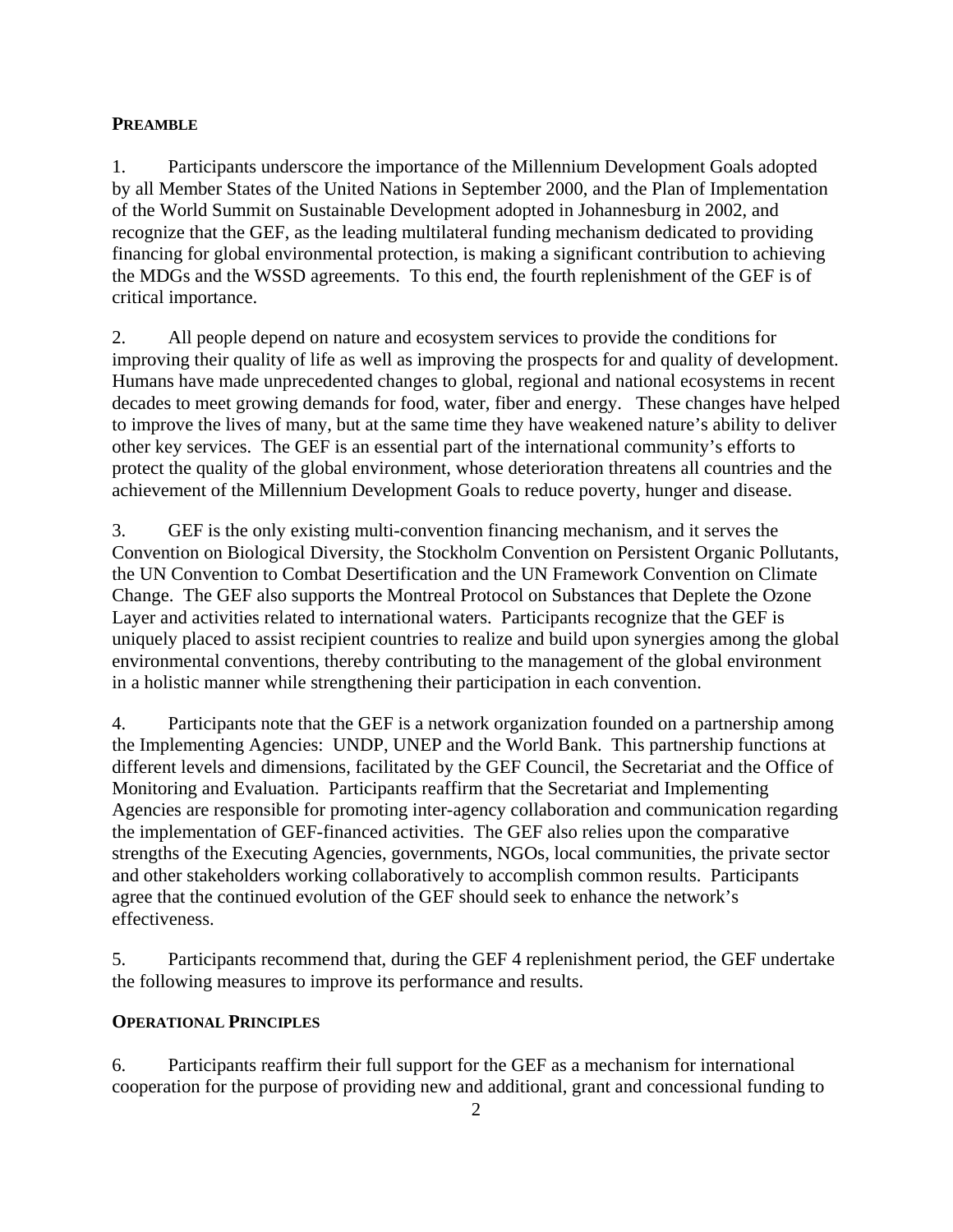meet the agreed incremental costs of measures to achieve agreed global environmental benefits in its six focal areas. The operational principles enunciated in the GEF operational strategy should continue to be fundamental to its operations.

7. Recognizing that the application of the principle of incremental costs continues to be a challenge, Participants recommend that the GEF Secretariat and Implementing Agencies prepare for Council consideration more pragmatic guidelines to apply the incremental cost principle in GEF operations, taking into account past experience and the planned review by the Office of Monitoring and Evaluation.

8. The role of the GEF as a financial mechanism to the multilateral environmental agreements uniquely positions the GEF to strengthen synergies between the conventions. Participants recommend that the GEF seek to optimize global environmental benefits through support to integrated natural resource policy and management processes that address the multiple objectives of the conventions and focal areas consistent with national priorities.

9. Participants note the critical importance of the link between global environmental protection, sustainable development and human welfare, as recognized by the Millennium Development Goals and the World Summit on Sustainable Development. Lack of action to address global environmental challenges will have adverse impacts, particularly on the livelihoods, health and vulnerability of the poor. Participants recommend that the GEF, acting through its Implementing and Executing Agencies, increase their efforts to integrate global environmental challenges into poverty reduction strategies and national sustainable development policies and programs as part of the agencies' country dialogues. In particular, emphasis should be given to harmonizing the GEF's funding strategies, procedures and instruments with those of other international financial institutions. GEF activities should promote the development of markets for global public goods and should positively impact civil society, in particular local and indigenous communities, whose support and cooperation is critical to the success of the GEF.

#### **OPERATIONAL REFORMS**

10. Participants request the GEF to make the significant operational reforms required to fully implement the Resource Allocation Framework agreed in GEF-3. These reforms should emphasize better collective business planning among the Implementing and Executing Agencies and the Secretariat as well as information-sharing between the GEF, recipient countries, NGOs, civil society and the private sector. Participants invite the Council to keep the RAF under review so as to ensure that it is contributing to greater results, cost-effectiveness, accountability and transparency at all levels of the GEF system.

11. Participants note that the strategic direction and coherence of focal area programs should be clarified and improved. The GEF Secretariat, in collaboration with the Implementing Agencies, is requested to take steps to revise existing focal area strategies, based on an analysis of, and lessons learned from, existing operational strategies, evolving guidance from the conventions and past experience reviewed in the Office of Monitoring and Evaluation studies, evaluations and overall performance studies. On the basis of these strategies, the GEF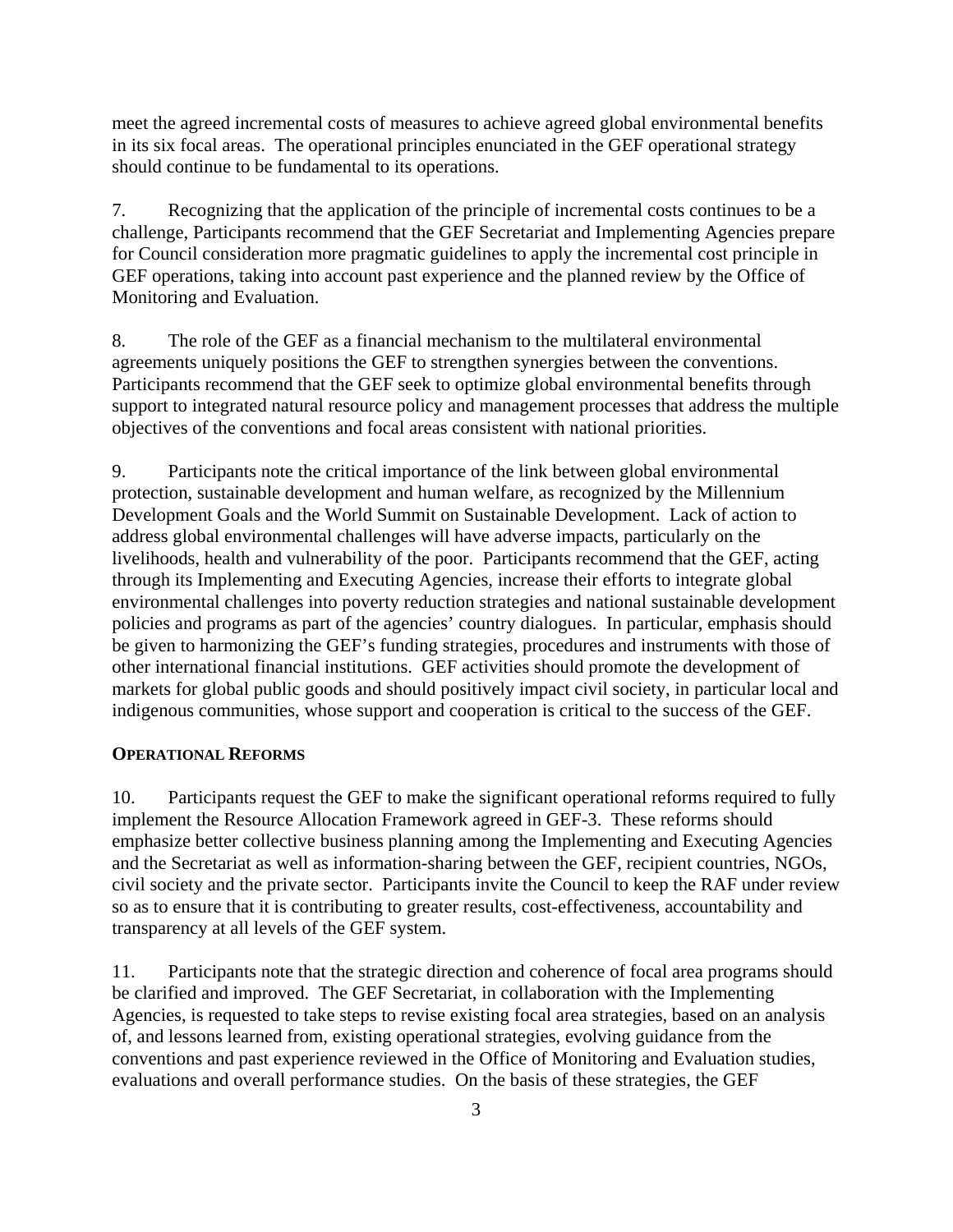Secretariat and Implementing Agencies, together with the Council, should determine the need to rationalize and simplify the operational programs and strategic objectives so as to increase the responsiveness and impacts of the GEF.

12. In order to measure the results of GEF activities and evaluate its performance, Participants recommend that the GEF Secretariat, Implementing Agencies, and the Office of Monitoring and Evaluation collaborate in developing performance indicators and tracking tools in all focal areas to facilitate synthesis of results at the country and program level.

13. Participants recommend that the GEF Secretariat, the Office of Monitoring and Evaluation, and the Implementing and Executing Agencies collaborate to better define their roles in the GEF project cycle by emphasizing: the Secretariat's responsibilities for strategic portfolio review, analysis and monitoring; the responsibility of the Implementing and Executing Agencies for technical quality and management of the projects; and the responsibility of the Office of Monitoring and Evaluation in establishing and overseeing monitoring and evaluation standards, so as to avoid duplication of reviews and evaluations, increased transaction costs, and delays in project processing.

14. Participants urge that streamlining of the project cycle be a high priority in GEF-4, and that steps to streamline the project cycle be proposed to the Council by the Secretariat and the Implementing and Executing Agencies, taking into account the planned joint evaluation by the Office of Monitoring and Evaluation and the Implementing and Executing Agencies of the GEF activity cycle and modalities.

15. Participants request the GEF Secretariat and the Implementing and Executing Agencies to improve pipeline management to reduce processing times and free up resources by eliminating inactive project concepts, proposals and projects.

## **IMPROVED INFORMATION**

16. Participants recognize the need for strengthened information management processes in the GEF, including network systems for information management and knowledge management, to provide transparency at all levels of the partnership network and to more closely involve member countries, NGOs, civil society and the private sector.

17. Effective management of the GEF project cycle and pipeline, implementation of the Resource Allocation Framework, enhanced collaboration of GEF partners, and strengthened country ownership, require a reliable and sound information management system. Participants recommend that the GEF establish a more robust information management system in GEF-4.

18. The Participants further recommend that the Secretariat, the Implementing Agencies, and the Office of Monitoring and Evaluation jointly establish a knowledge management system to systematically capture and disseminate lessons learned from GEF activities over time in order to improve GEF performance and promote sustainability and replication.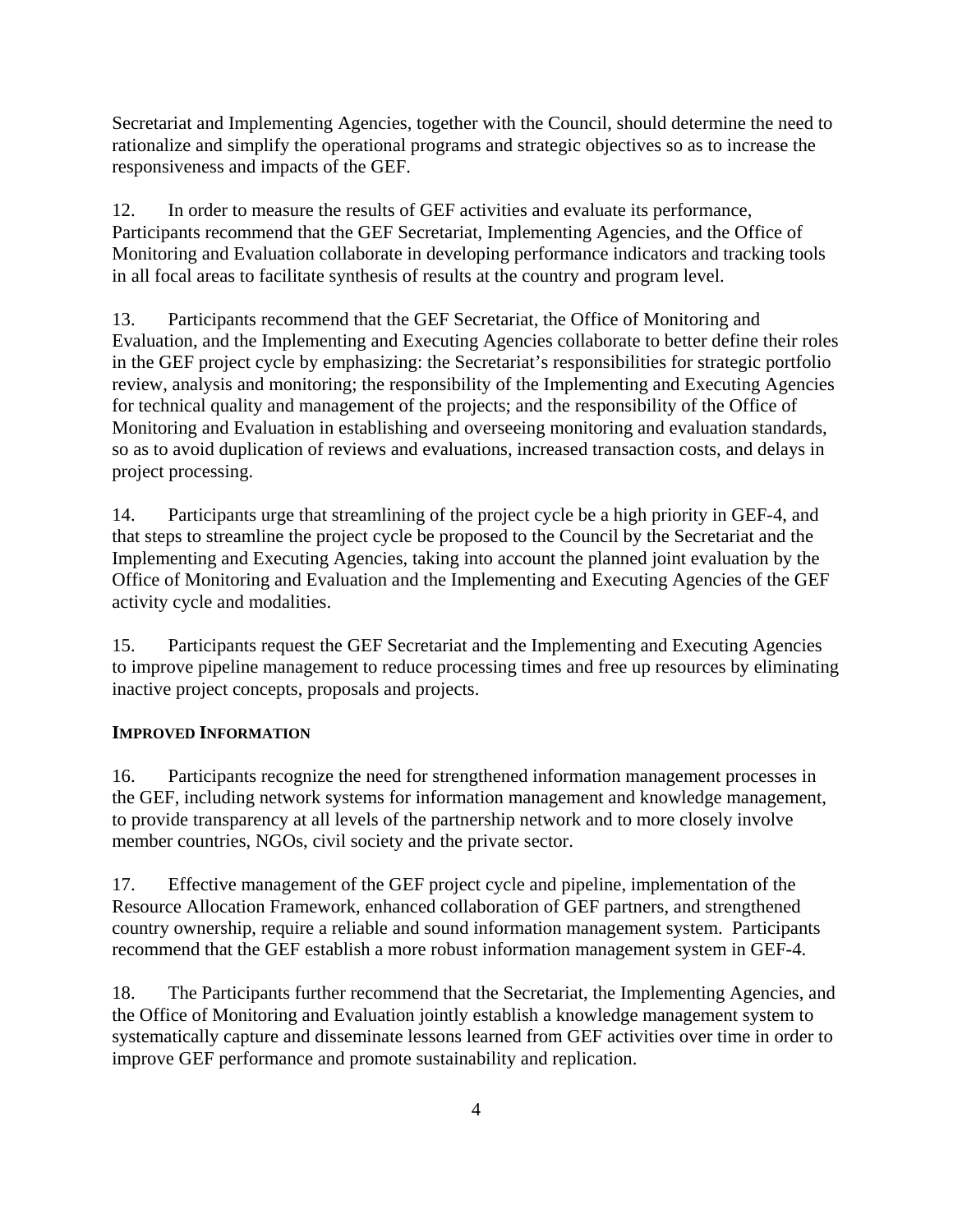19. Even after a decade of operations, the GEF continues to be relatively unknown. Participants request the Secretariat and Implementing Agencies to collaborate on the development of a corporate communications strategy in order to better inform governments, NGOs, civil society, private sector and other stakeholders of the goals, objectives, policies, procedures and results of the GEF.

#### **CAPACITY BUILDING**

20. Participants are fully aware of the need to provide financing for strengthening the capacity of recipient countries to manage the global environment and to integrate global environmental objectives into their poverty reduction strategies and national sustainable development plans. Participants welcome progress made in implementing the *Strategic Approach to Enhance Capacity Building*, and recognize the importance of addressing crosscutting capacity building needs as highlighted by the global environmental conventions. Participants request the Secretariat and Implementing and Executing Agencies to continue to implement the approach, focusing on capacity building that is linked to on-the-ground achievements. The Secretariat and agencies are also requested to take into account the special needs of Least Developed Countries and Small Island Developing States, especially through the LDC/SIDS programs for capacity building. Participants also recognize the importance of South-South collaboration in promoting capacity building.

#### **MONITORING AND EVALUATION**

21. Participants welcome the establishment of an independent Office of Monitoring and Evaluation in GEF-3 and the GEF policy on monitoring and evaluation based upon: (a) an evaluative function (to independently evaluate the effectiveness of GEF programs and resource allocations on project, programs, country and portfolio and institutional levels); (b) a normative function (setting minimum monitoring and evaluation standards within the GEF family); and (c) an oversight function (to provide quality control in full cooperation with relevant units of the Implementing and Executing Agencies, to help ensure that their monitoring and evaluation practices are in accordance with minimum GEF standards).

22. Participants recommend that the Office of Monitoring and Evaluation formalize the recently initiated consultative process with GEF partners to harmonize monitoring and evaluation processes and goals across the GEF while avoiding duplication with existing monitoring and evaluation systems in the agencies.

23. Participants also recommend that the GEF Implementing and Executing Agencies ensure quality project level monitoring and evaluation and proactively engage project proponents in reporting on results with a view to making available data necessary for monitoring and analyzing GEF results and performance.

#### **STAP**

23. Participants agree that the role of STAP should be better articulated, its scientific and technical advice should be more integrated into the work of the Council, the Secretariat, the